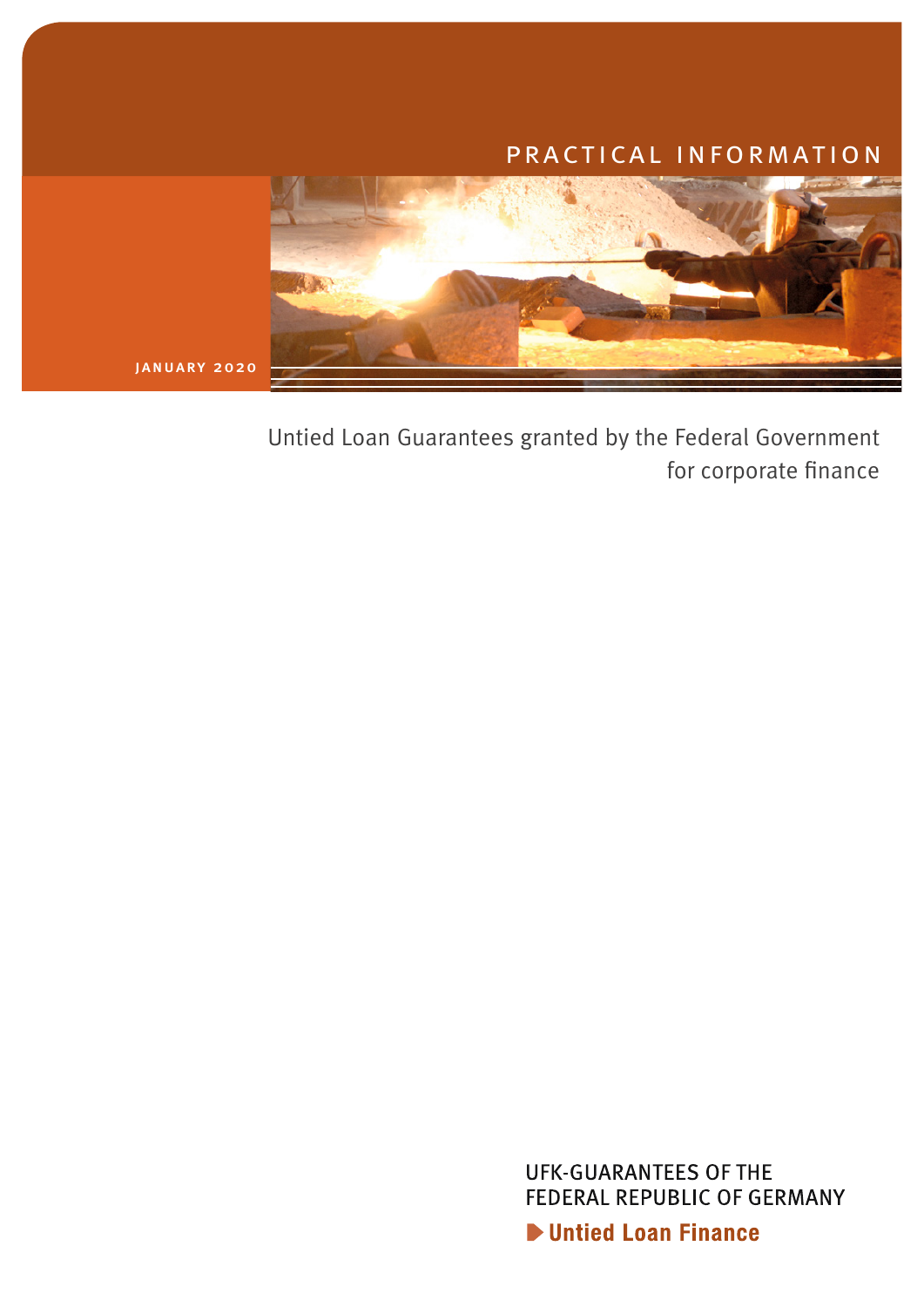## ▶ Untied Loan Guarantees granted by the Federal Government for corporate finance

Untied Loan Guarantees form an integral part of the Federal Government's raw materials strategy. It is continuing this strategy by widening the scope for Untied Loan Guarantees to include corporate finance.

#### availability in connection with corporate finance

On request, the Federal Republic of Germany (Federal Government) will issue guarantees for outstanding amounts under untied loans provided that the purpose of the loan is to finance an eligible foreign project or such loan is in the particular sovereign interests of the Federal Republic of Germany. Previously, Untied Loan Guarantees were granted solely to finance investments in the construction or extension of specific raw material projects abroad in cases in which the output of such project was delivered to a German buyer after completion of the project.

Now that the availability of Untied Loan Guarantees has been widened, it is possible to apply for Untied Loan Guarantees to cover corporate finance even in cases in which the funding is not linked to a specific project. However, this is still contingent upon the existence of a long-term contract for the delivery of raw materials to Germany. In this way, it is possible for the contractual relations between German companies and foreign suppliers of raw materials to be promoted regardless of the development of a new investment project.

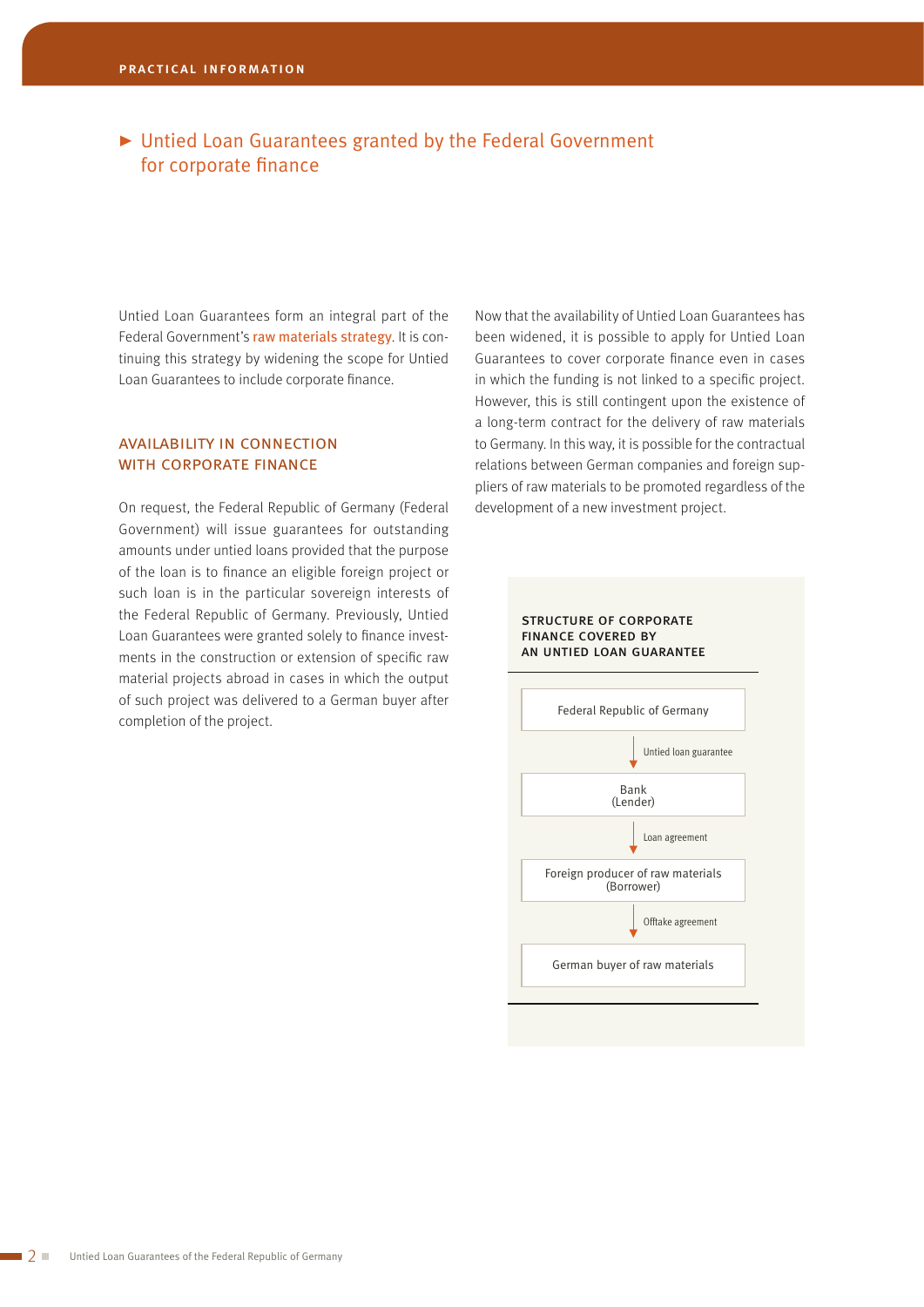There are no changes to the main terms and conditions set out in the product information on Untied Loan Guarantees provided by the Federal Government. These particularly govern the conditions of eligibility for applying for an Untied Loan Guarantee and the subject matter and scope of cover.

### conditions for the granting of guarantees

Untied Loan Guarantees are suitable for loans used for financing an eligible project abroad. In particular, projects that help to secure the availability of raw materials for the Federal Republic of Germany and are in its macroeconomic interests are eligible for cover (eligibility for cover in the light of raw material policy considerations).

Accordingly, the granting of Untied Loan Guarantees is contingent upon the existence of a forward-looking long-term contract between the foreign borrower and a German buyer governing the offtake of eligible raw materials to Germany. However, the existence of such an offtake agreement is of itself not sufficient to ensure eligibility for cover in the light of raw material policy considerations. What is decisive is the extent to which the granting of a guarantee by the Federal Government secures the offtake of additional quantities of raw materials. In addition to a new offtake agreement, additions (in terms of quantities and/or duration) to an existing contract may indicate eligibility for cover in the light of raw material policy considerations. The following constellations are conceivable:

#### ▸ Additional quantities generally eligible for cover ▸ Based on the merits of the individual case ▸ Not eligible for cover Modification of an existing contract (contractual relationship) ▸ Generally eligible for cover New contract Increase in annual offtake volumes Extension of contract duration No material change to an existing contract

#### eligibility criteria for offtake agreements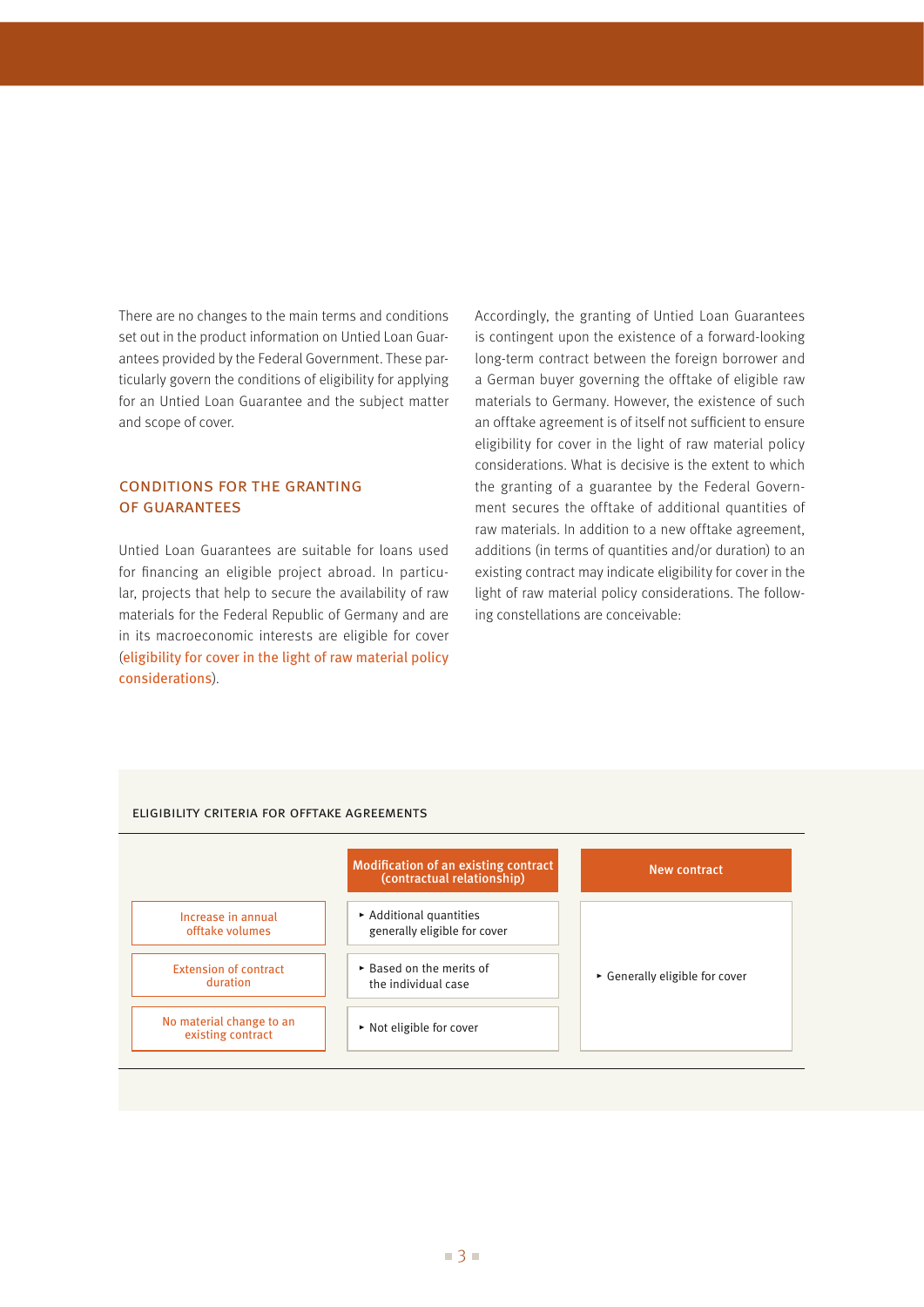The review of environmental, social and human rights aspects has considerable significance with this form of Untied Loan Guarantee as well. What this means for the examination of applications for Untied Loan Guarantees for corporate finance is that the borrower's environmental and social management system must first be assessed. This is joined by a risk-oriented review at the level of the specific source(s) of supply under the offtake agreement.

In addition to the question of eligibility for cover, the risk for the Federal Government of issuing the Untied Loan Guarantee must be justifiable, i.e. in the light of the borrower's creditworthiness and the political risks related to the provision of the loan, there must be a reasonable expectation that the loan granted will be repaid in full free of any disruptions resulting in a loss.

#### application and approval process

There are generally no changes to the application and approval process.

A two-stage process (eligibility for cover in the light of raw material policy considerations and offer of cover) has been defined for Untied Loan Guarantees for corporate finance. First of all, an inquiry can be submitted to determine the eligibility for cover in the light of raw material policy considerations. This is particularly advisable for corporate finance in cases in which the Federal Government has not recently made any decision

on the raw materials to be imported and/or the underlying offtake structure deviates from standard practice. This inquiry can be submitted in any form and at no expense for the applicant.

The ensuing stages of the examination are then initiated when the bank submits a formal application. The application is subsequently processed to determine whether the conditions for the issue of a guarantee are satisfied. In addition to establishing eligibility for cover of the supply of raw materials, the justifiability of the risks involved is determined by means of an analysis of the borrower's annual financial statements in the light of any other parameters that may also be relevant (e.g. country risk). Supplementary security may be necessary if the borrower's creditworthiness is not sufficient for the loan to be granted. The opinion of an external expert is usually not required.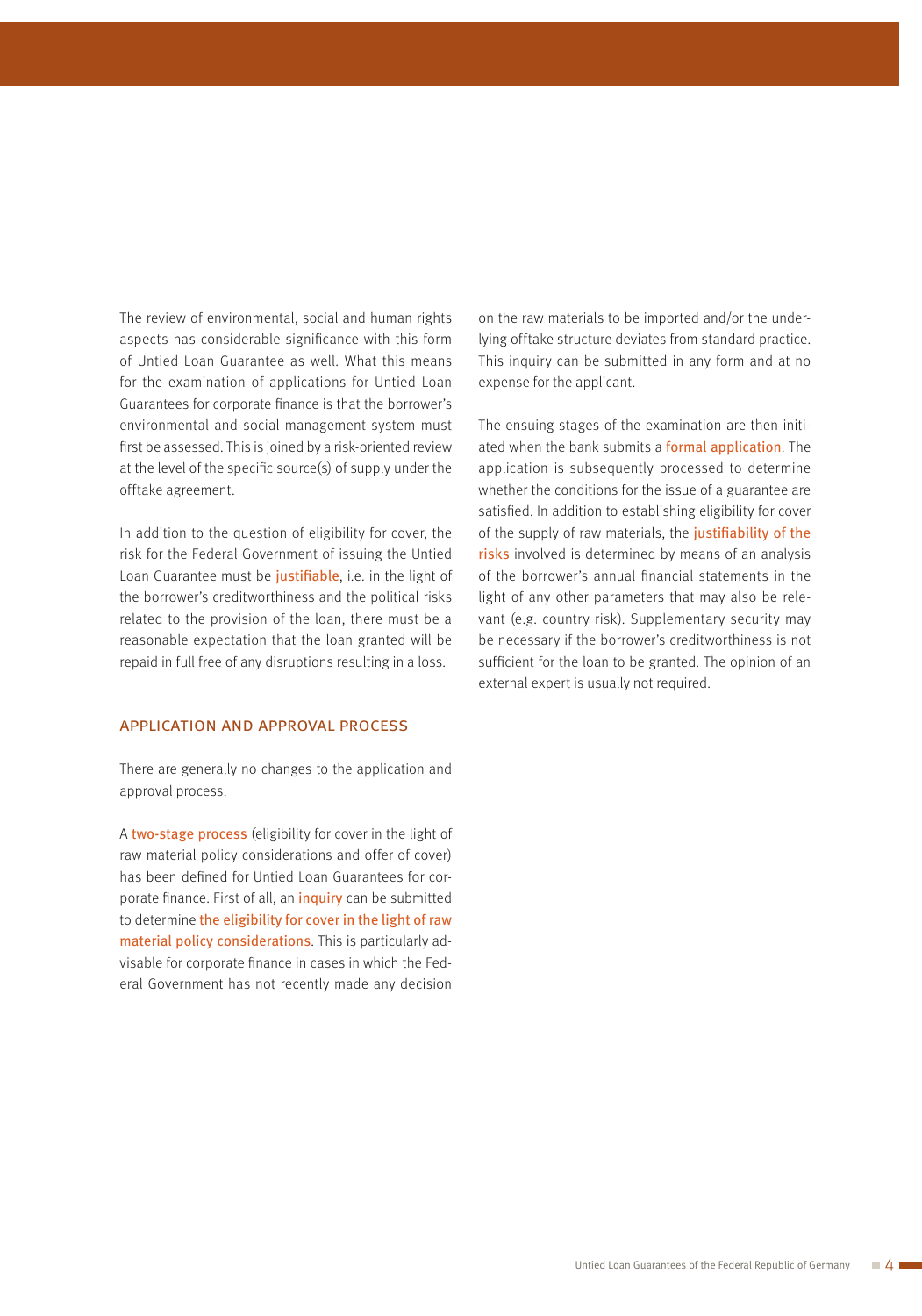#### information and documents required for processing the application

The Federal Government expects to receive meaningful information and documents on the borrower, the planned loan agreement and the supplies of the raw materials in question:

- $\blacktriangleright$  Information on the borrower, the purchaser of the raw materials and information on the sources from which the deliveries of the raw materials will be made
- $\blacktriangleright$  Information on the contract for the supply of raw materials (subject matter of the contract, status, contracting parties, quantity to be delivered, duration, special features such as swap structure, involvement of traders, etc.)
- $\blacktriangleright$  Information on previous business relationships between the borrower and the purchaser of the raw materials
- $\triangleright$  Recent annual financial statements of the foreign borrower, other information (company presentation or similar)
- $\blacktriangleright$  Information relating to the loan contract (amount of loan, conditions for disbursement, repayment terms)
- $\blacktriangleright$  Information on environmental, social and human rights aspects, both with regard to the company and the agreed sources of supply.

Depending on the individual case, further documentation may also be required.

If the responsible Interministerial Committee (UFK-IMC) comes to a favourable conclusion after reviewing the information and documents, the applicant receives an offer of cover from the Federal Government confirming that it will approve the application for the Untied Loan Guarantee requested provided that there are no changes in the factual or legal situation and the loan agreement is signed within the specified period (offer of cover). After the loan agreement has been signed, the final request for cover can be submitted.

#### contact and further information

The General Terms and Conditions for the Issuance of Untied Loan Guarantees and the information leaflet on fees and premium rates also apply to corporate finance. These documents as well as further information and application forms can be inspected and downloaded on the Internet at www.agaportal.de. Contact with the Federal Government is established via Euler Hermes Aktiengesellschaft in Hamburg.